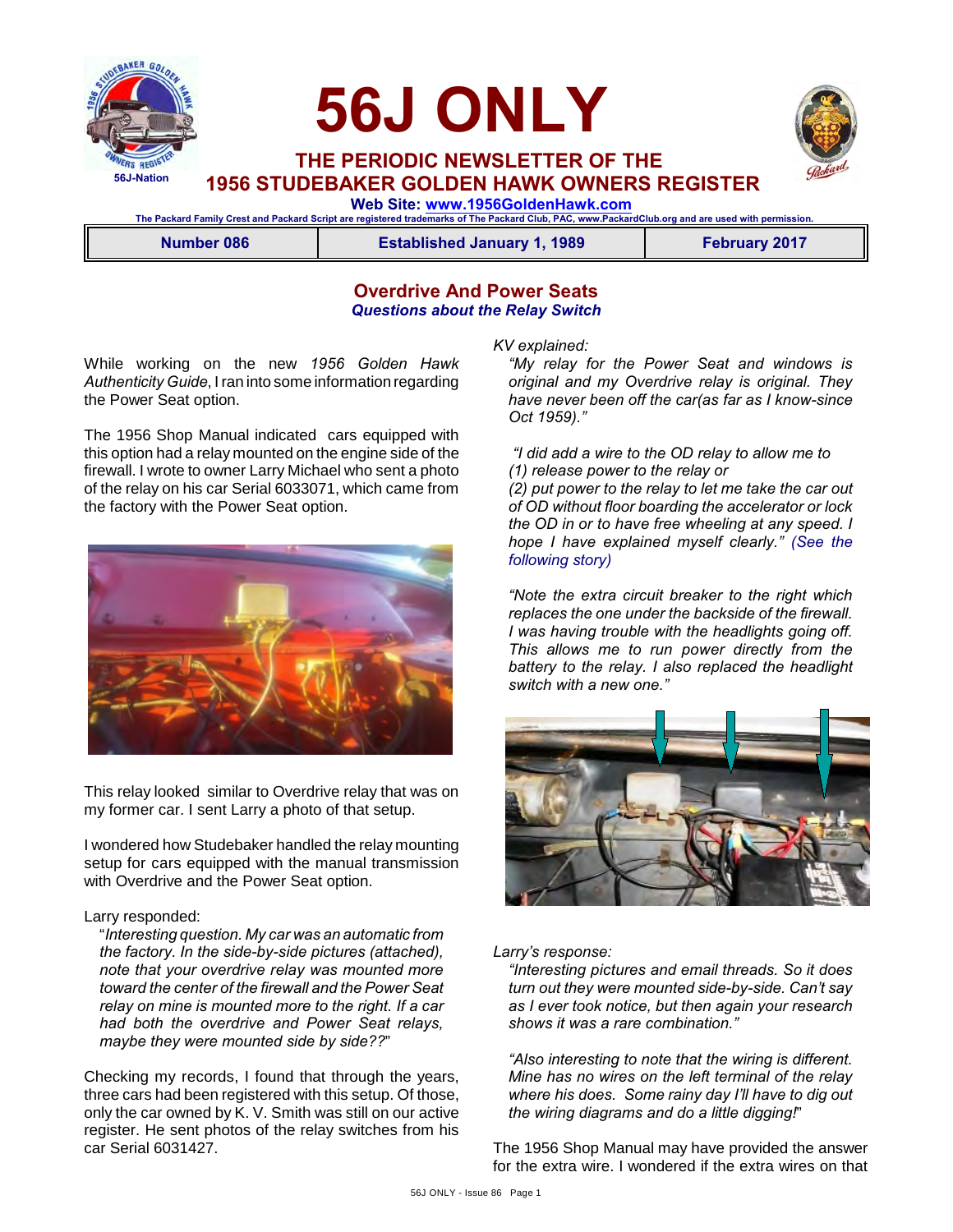relay are because KV's car also has Power Windows whereas Larry's car does not. According to the shop manual, that relay services both the Power Seat and the Power Windows. Till someone tells us something differently, we will assume this accounts for the extra wiring.

There were a total of 345 Golden Hawks equipped with the Power Seat for 1956. The breakdown shows 304 from South Bend and 41 from Los Angeles. Of that total, 25 of the Power Seat equipped cars had the manual transmission with Overdrive, 2 of which were built at the LA facility.

| <b>SERIAL</b> | TRANS27 28 PSTEER35 PBRAKE51 |   |   | PSEAT <sub>18</sub> | <b>PWINDOW20</b>        |
|---------------|------------------------------|---|---|---------------------|-------------------------|
| 6030268       | <b>OD</b>                    | × | x | ×                   | ×                       |
| 6030507       | 0 <sub>D</sub>               | × | × | ×                   | X                       |
| 6030724 OD    |                              |   |   | ×                   |                         |
| 6030806 OD    |                              |   |   | ×                   |                         |
| 6030837 OD    |                              | × | × | ×                   |                         |
| 6031312 OD    |                              | x | × | ×                   |                         |
| 6031395 OD    |                              | × |   | ××                  |                         |
| 6031396       | <b>OD</b>                    | × | × |                     | ×                       |
| 6031427 OD    |                              | × | × | <b>xxx</b>          | $\overline{\mathsf{x}}$ |
| 6031431 OD    |                              |   |   |                     |                         |
| 6031741 OD    |                              | × | × |                     | x                       |
| 6032138 OD    |                              |   | x | ×                   |                         |
| 6032249       | <b>OD</b>                    | x | x | ×                   | ×                       |
| 6032285 OD    |                              | × |   | <b>xxxx</b>         |                         |
| 6032351 OD    |                              | × | × |                     |                         |
| 6032459 OD    |                              |   | × |                     | xxx                     |
| 6032474 OD    |                              | × | × |                     |                         |
| 6032776 OD    |                              | × | × | ×                   | ×                       |
| 6032816 OD    |                              | × | × | ×                   | x                       |
| 6032841 OD    |                              |   |   | ×                   |                         |
| 6032898       | $\Box$                       | × | × | ×                   | ×                       |
| 6032988       | <b>OD</b>                    |   |   | ×                   | ×                       |
| 6032997 00    |                              | × |   | ×                   | ××                      |
| 6800419 OD    |                              |   |   | ×                   |                         |
| 6800470 OD    |                              | × | × | x                   |                         |

A grand total of 11 Golden Hawks were produced with the manual transmission and Overdrive plus all four power options -- steering, brakes, seat, and windows. This makes KV's car quite special.

## **Overdrive Overview** *By K. V. Smith*

My dad had owned several Overdrive equipped cars and I got my driver's license in 1958 in a 1956 Chevrolet 210 V8 with Power-Pac with overdrive. He was sold on overdrive and so am I.

In October of 1959 my parents bought the 1956 Golden Hawk that I drove in my junior and senior years of high school and still drive.

Free wheeling, the forerunner of Overdrive, was offered by several makes of cars beginning in 1931 with Dodge. Free wheeling offered to lessen engine wear by letting the engine idle while coasting, clutch free shifting to second and third, and a slight saving of gas but was a little hard on brakes.

Borg-Warner overdrive was offered in the middle to late 1930's. Overdrive provided a higher gear for better fuel economy while providing engine braking. It was like having a two speed rear axle ratio.

Overdrive is a planetary gear set and can be engaged for each of the three forward gears, although it is mainly used for second and third gears.

Overdrive gives better acceleration in that the rear axle ratio is lower in addition to reducing the engine RPM (thus wear) and better gas mileage. Overdrive was in its heyday in the late '40's and '50s. Ford offered it through 1972 in their trucks. GM offered it in only Chevrolet from 1955 until about 1967.

Several of the independents offered it with Studebaker probably selling the most .

Now for the fun. In the '50s, after market auto supply companies offered a kit to control the overdrive from a toggle switch. In 1962 I decided to do this myself. The switch allows me to 1-free wheel at all times, 2-drop the transmission out of overdrive without floor boarding, and 3-lock in overdrive in all three gears *(Note: You can't use reverse when locked in).*



I can start off in first gear overdrive although this is not advisable as the planetary gears are small and cannot withstand the torque. Also, I can shift through all six speeds (by flipping the switch to the lock in position then to the drop out position three times - rather tedious I might add!

Note that first overdrive gear is very close to second gear and second overdrive is close to third gear. The switch has three positions, up is used to lock in overdrive, middle is to free wheel, and down is to operate as normal with the kick down switch.

To do this the TH SW connection on the relay (passenger side of the relay) on the firewall is disconnected and extended and run to the top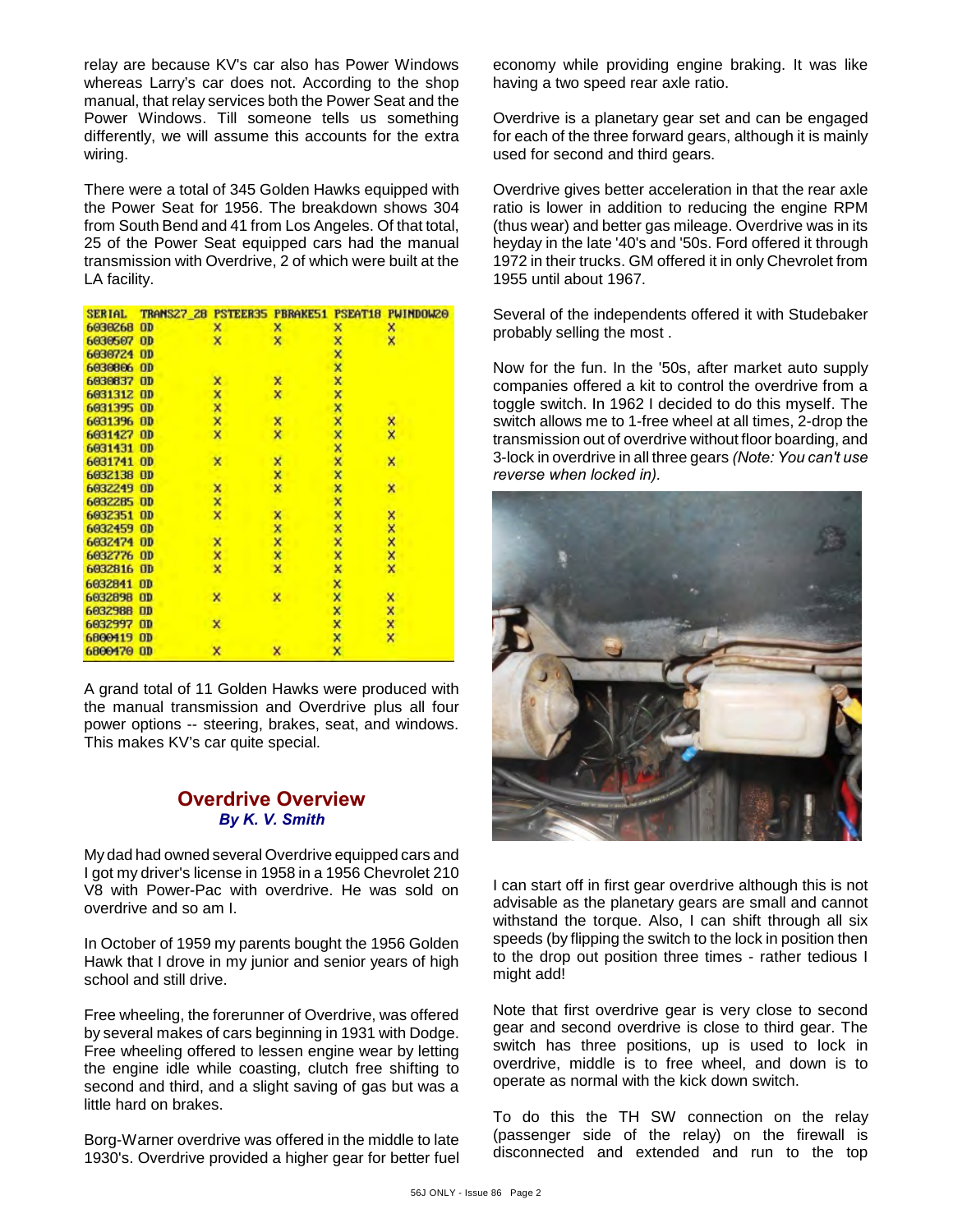connection on the toggle switch. A wire is run from the center position on the toggle switch to the TH SW connection on the relay. Finally, a ground wire is run to the lower connection on the toggle switch. See photos.



That's it, have fun.

## **Quality Show Cars** *1956 Golden Hawks On Display*

## **Mark James**

We were in Hershey in early October with the 56J for a Preservation Award. It started raining at 10am, just as the judging began. It continued to rain to varying degrees of intensity all day.

Definitely had an effect on the size of the crowd, as it seemed smaller than the previous year. Since our paint job is very fresh, we kept the cover on the car for most of the day, so we couldn't really show it off.

Once Hershey was done we put the 56J back in the trailer and drove it 170 miles north to Monticello, NY in the Catskills. We were invited to participate in the inaugural "Art in Motion" Concours on the site of the Monticello Motor Club's private 4 mile race track.

There were ten cars in our class. We were pleased to win second place (Excellence in Class). The car that did win was exceptional and we were very proud of our 56J.

The highlight was driving the car on the racetrack! I'm almost glad the car show season slows down for winter! We went to 12 this year!

Also, if you go to [www.barronpublishing.com](http://www.barronpublishing.com) and look at the News page, you'll see a print of a painting I commissioned of my collection (not all the cars in the print are mine!).

You will see two 56J's in the print!

# **Gus Daub**

Just a note to let you know the 56J received the Senior award at the AACA meet in Hershey. Met Tom Alyward who has a fabulous red and white 56J. He was parked a few cars away from us. The judges asked about the exhaust tips, as they weren't familiar with them. At the time I wasn't aware of all the awards Tom had received for his car, since I had never seen the car nor met him yet that day. I sent the judge to look at the "red and white Hawk" hoping after I said it that that car would have the correct tips. Of course his car did and that issue was put to rest.

These shows are never, it seems, without rain and of course it drizzled all day at the show. We call the car the Sea Hawk. Had an almost disastrous failure as the lower radiator hose came loose as we entered the show field. Fortunately I got the car parked ASAP and I don't think I caused any damage.

Mark James was parked just up the hill from Tom and me. He covered all three of his cars with clear car covers, very neat. Tom and I just wiped them off at the end of the day and drove off. The rain was just an irritating drizzle.

Again thank you for everything during the 10 years this thing was under construction.



# **Authenticity Guide Update**

For the past year, I've been working on an update to our 20 year old Authenticity Guide. There are some new items included that we hadn't discussed in the mid 1990s.

Besides the new additions, the major change is that it is in full color with the addition of about 175 color photos. These photos are placed on the page along with the topic

being discussed. It is no longer necessary to flip back to the 30 color photos at the front of the Guide as was the case originally.

It is going to be a continual work in progress. I have uploaded it to our web site and will make any changes as necessary. Consequently, I won't be offering hard copy versions since they won't be up to date. That plus the cost of printing in color would make the price too high. You are welcome to view it, download it, and/or print it directly from the web site. Just click on *Options* and then click on *56J Authenticity Guide (PDF)* in the first column. Load time will depend our your internet connection speed, so give it a minute to finish loading.

# **Mail Bonding**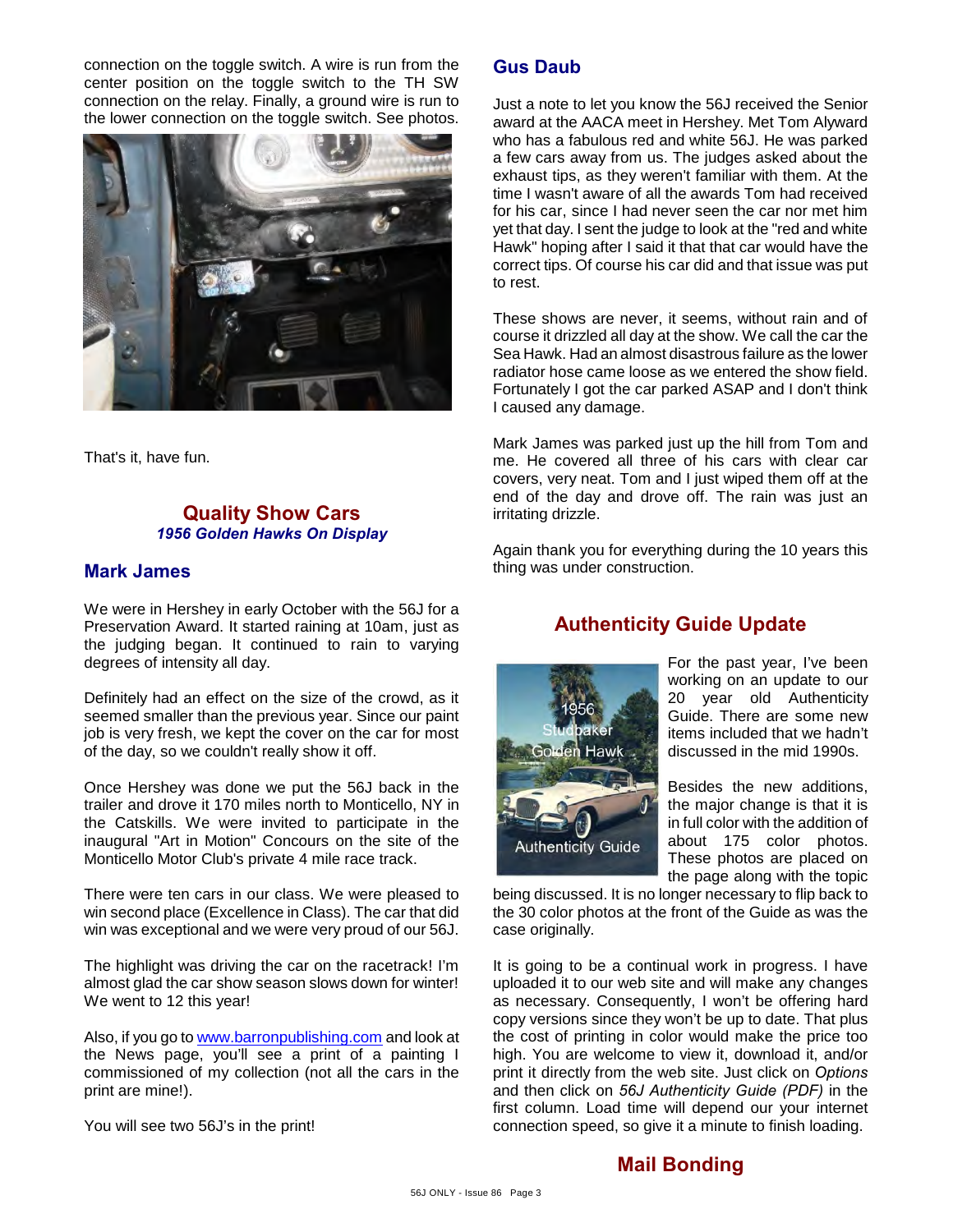#### **Jimmie Facklam October 25, 2016**

I just purchased another 56J Vin 6033220. The car shows 22000 miles, has 1977 Oklahoma registration in glove box, the oil stickers attached to drivers door shows 17000 in 1974. I am replacing the eng and auto with a new crate 374 and a 4spd T10 I have with the 2X4 intake I still have. The car has been inside all time since last reg in OK 1977. I have been driving my other 56J 6032095 with the Chry 318 a lot this summer. I hope to drive this last 56J to South Bend next summer.

#### **Walter Hultzsch November 04, 2016**

Sad to say, my GH 56 is still not on the road! At least because of the engine vibrations, there was no fun to drive the car. Now the engine will be restored again (with everything they could do) and hopefully it will be back in the car in January.

In the meantime I'll renew the steering gear, because of steering play without movement of the wheels.

Do you know someone who rebuilds steering gears? Or should I try to find a rebuilt TL gear? Or should I find a power steering at this point - I know the discussion, but the time now would be good for doing this!!!

#### **Richard Atklinson January 02, 2017**

I guess things have probably slowed down a whole lot on the Studebaker front, though I hope you'll continue with the 56J Register newsletter.

I've recently made an application on behalf of the Studebaker Owners Club UK to exhibit at the NEC Classic Car Show, which is held in Birmingham. We'll not know whether we've been accepted until the summer months. I've leant on 25th Anniversary of the Club, so will see if that offers any sway with the organizers. We weren't lucky last year... so maybe 2017 will be our turn!

I've also created a Facebook 'group' page for the Studebaker Owners Club UK - I've no idea if it'll be successful, but on the basis of its got to be tried to see if it'll work, or as my grandmother uses to tell me "Nothing ventured, nothing gained."

This coming weekend, Maryna and I will be attending our first Wedding Fair, in the hope of promoting the Golden Hawk as a potential car for upcoming weddings in our area. Last year, I catered for two weddings, which paid for the fabrication of a complete new exhaust system in stainless steel.

Now with the bit between my teeth, as it were, I thought I'd try and secure a couple more weddings for 2017, though would prefer not to spend all my summer weekends collecting and dropping off brides and grooms.

I've also been trying to create a website in WordPress to cater for the weddings... with varying (= limited) degrees of success! I'm sure it's all very simple and it's just me being thick.

Blue skies today, which makes a change from the fog we've had for over a week, though I'll doubt we'll get nearer to your climes until the summer months - we hope every year!



PS: I've attached a photo of our holiday in Montenegro last year.

#### **Here We Grow Again**

*If you move, please remember me when you send your change of address information.*

- 650 Bert Cheney SN 6030690 Newman Lake WA Prev Owner Maturin Chabot
- 651 Dan B Bailes SN 6030751<br>Cerritos CA Prev Owner Prev Owner Bill Carlson
- 652 Ken Knepper SN 6031811 Prev Owner Terry Case
- 653 Mort G Huber SN 6033168<br>Clinton WI Prev Owner Prev Owner Bill Labelle
- 654 Erik Shostrom SN 6800540 Skara Sweden Prev Owner Olle Wallen
- 655 Bill Ferguson SN 6800023 Prev Owner Terry Hatton

\* = New SN (Not previously registered or reported) *NOTICE: In lieu of dues, and to help keep my records correct, registration forms are mailed to owners who haven't been heard from for four years. If you receive one, complete and mail it at once or you will be dropped from the mailing list.*

# **How Many Are Left?**

*1956 Golden Hawks Registered/Reported/Scrapped*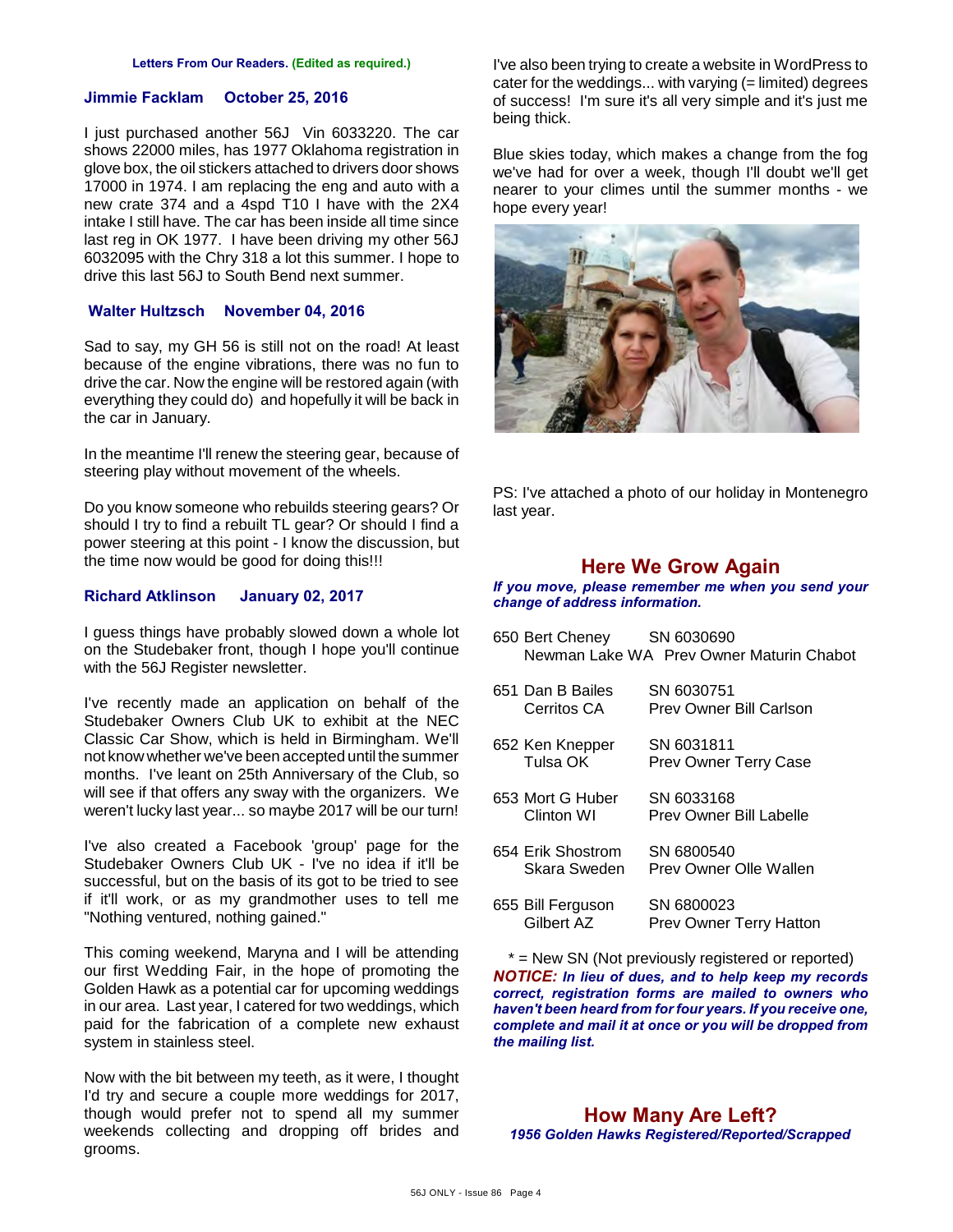| 229 | <b>Registered Owners</b>                   |  |  |
|-----|--------------------------------------------|--|--|
| 296 | <b>Cars Registered By Owners</b>           |  |  |
| 325 | *Cars Reported But Not Registered by Owner |  |  |
|     | <b>Total Cars Registered plus Reported</b> |  |  |
| 622 |                                            |  |  |
|     | 42 Additional Cars Reported as Scrapped    |  |  |

# **Administrative "Assistance"**

**NOTE: Special notes and recurring items.**

°**EMAIL CLUTTER**: **I easily get 100s of messages a day, most of which are useless and interfere with the more important items. Please do not send forwarded mail to me. I just can't read it all. This includes anything not 56J related, especially jokes, E-cards, political and religious messages. Believe me, if you send it, I'll get it from 10 others also. Far too much aggravation for me!!!**

°**56JONLY Message Forum** Started by owner Scott Reid in July, 2002 for owners and fans to exchange information. Click on *56JONLY Message Forum* on our home page.

**NOTICE:** *If you want to contact me to include something in the newsletter, you must send it to me directly. You can do so through the 56SGHOR web site. NEVER write me at the Yahoo address. Scan the QR Code with your mobile device.* 



°**56J ONLY, Electronic Version** of the newsletter is in color, and undamaged in transit. If you would like to receive it electronically, *and save me a buck*, let me know and send me your Email address. I will send you a notice when the latest version is posted on the web site. You can read it, download it, and/or print it at your leisure. If you are not able to view it on the web site, let me know and I'll send it as an attachment. Anyone with an Email address on file with me, will automatically receive the newsletter electronically. **Let me know if you prefer to receive it by mail**. The mangling, ripping, and stains are free.

# *Want Ads*

Due to the dramatic increase in printing costs, Want ads are no longer printed in the newsletter. Want Ads are posted on our web site at:

[www.1956GoldenHawk.com](http://www.1956GoldenHawk.com) (Click on Want Ads)

#### Also check out our sister site at:

[www.StudebakerVendors.com](http://www.StudebakerVendors.com) With links to over 150 vendors doing business on-line. If you don't know how to access the Internet *ask one of your grand kids for help!*

#### **New Ads Since the last issue:**

**NONE** 

#### *All Proceeds Help Maintain the Register Some Items are free to view or download on our web site or can also be ordered on-line*

#### **Complete Package Flash Drive**. 1956

GH Restorers Guide Video plus 1956 GH Parts Catalog, 1956 GH Authenticity Guide (New version), 1956 Owners Manual, 1956 Accessories Catalog, Borg Warner Overdrive Manual, 1955-58 Chassis Parts Manual, 1953-58 Body



Parts Manual, 1956-57 Shop Manual, 1958 Shop Manual Supplement, *56J Only* Newsletter back issues, 1956 GH Production Orders.

#### **1956 Studebaker Passenger Car Manuals on**

**Disc.** 1956 GH Parts Catalog, 1956 GH Authenticity Guide (New version), 1956 Owners Manual, 1956 Accessories Catalog, Overdrive Manual, 1955-58 Chassis Parts Manual, 1953-58 Body Parts Manual, 1956-57 Shop Manual, 1958 Shop Manual Supplement,



*56J Only* Newsletter back issues, 1956 GH Production Orders. *(Same as the Flash Drive but without the Restorers Guide Video.)*

**1956 Golden Hawk Restorers Guide on DVD** Contains a video version of the Authenticity Guide with many new items discussed. *(Included on the Flash Drive)* **\$20.00**



**1956 Studebaker Golden Hawk Parts Catalog.** 320 pages. Includes specifications, part numbers, illustrations, indexes, utility items, and accessory codes, and a list of service bulletins (add \$25.00 foreign S/H).



\$60.00

#### **1956 Studebaker Golden Hawk Authenticity**

**Guide.** (Original version) Documents most of the quirks with 30 color photos and all decals shown. Divided into sections covering the engine, exterior, interior, trunk, paint and accessories (add \$16.00 foreign S/H)



## **Decals-Tags-**

| Oil Filler Cap, blue/buff               | \$3.00 |
|-----------------------------------------|--------|
| Oil Bath, yellow/black                  | \$4.00 |
| Seat Belt, red/black/white (need 2) ea. | \$3.00 |
| Generator Field Terminal Tag, red       | \$1.50 |
| Tachometer Sending Unit Tag, red        | \$3.00 |
| <b>Make Checks Payable to</b>           |        |
|                                         |        |

*Frank Ambrogio.*

**Owners Roster** send Email or SASE (Registered owners only)



*Scan the QR Code with your mobile device to go to our web site.*

# **56J Club Items**